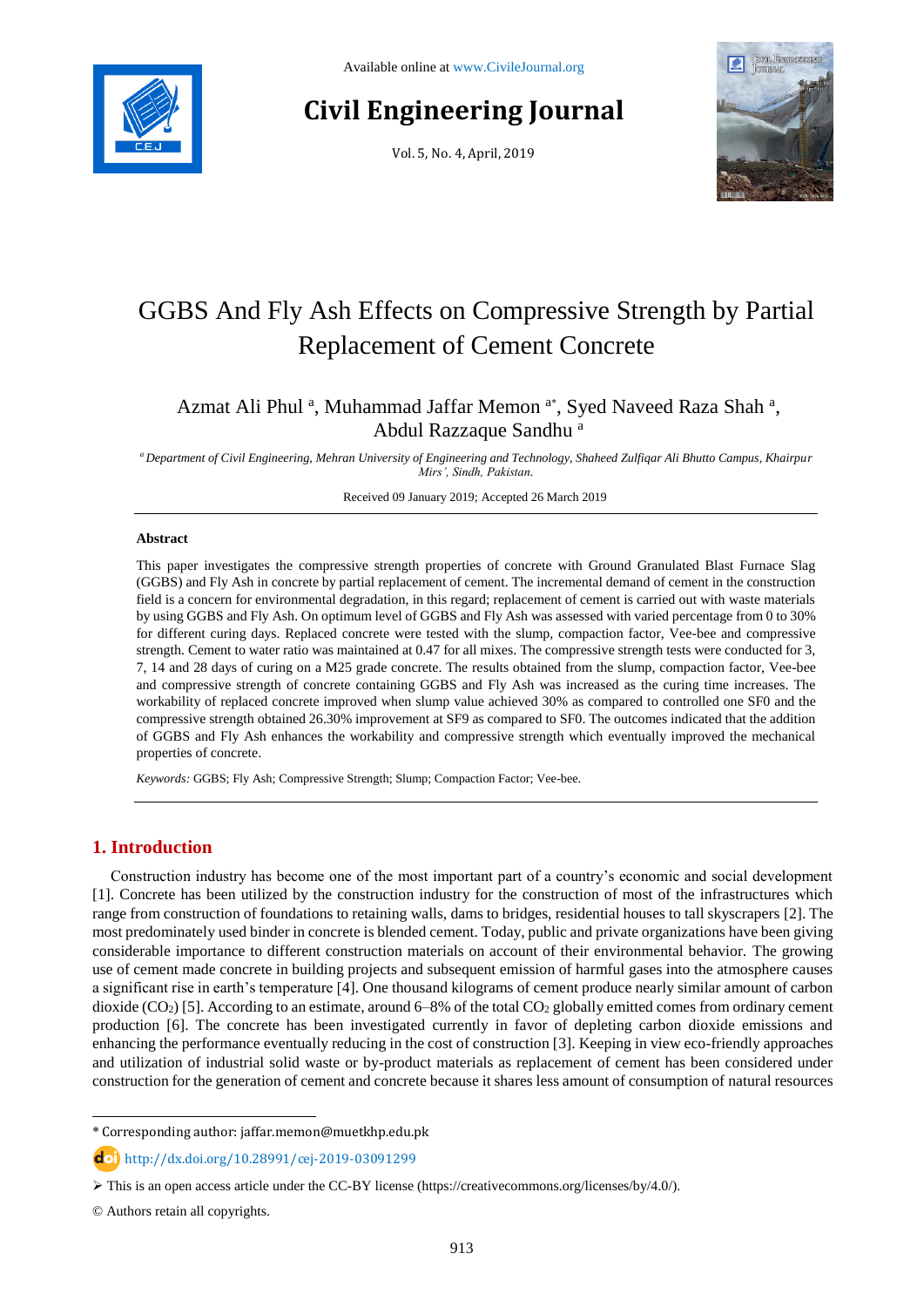#### *Civil Engineering Journal* Vol. 5, No. 4, April, 2019

[7]. Moreover, quarrying for the raw materials to produce ordinary cement destroys wildlife sanctuaries. Hence, the main object of the responsible authorities is either to eliminate the wide spread use of ordinary cement or use some other environment friendly method for concrete making to reduce the danger posed by the extensive use of ordinary cement on environment [8, 9].

Among many additional minerals such as, waste materials, by-product and industrial solid waste have pozzolanic qualities that matched as a cement or concrete properties. In this case, ground granulated blast furnace slag (GGBS) and Fly Ash commonly used supplementary cementitious because of their pozzolanic properties. Slag and Fly Ash formed additional C-S-H gel after reaction with portlandite whose structure is similar type that is accrued by cement hydration. Therefore, GGBS and Fly Ash reaction makes a huge contribution to the characteristics and development of concrete [10]. The quantity of GGBS and Fly Ash waste from industries are increasing on daily basis and main issue of their disposal. GGBS is derived through metal ores during smelting procession. Iron is extracted in the form of iron silicate usually called so as slag. Disposal of slag may create toxic health hazards. Thermal power plants are one of the main sources and other new thermal power plants of electricity in our country due to which the utilization of coal is on rise to generate more energy consequently in producing plenty of ash. Round about 75-80 per cent of the total amount of ash by product is generated via power plant is Fly Ash. Currently plenty of research carried out on the application of cementitious material such as, silica fume, Fly Ash, ground granulated blast furnace slag, rice husk, and metakaolin [11], subtly utilized those cementitious materials in replacement for Portland cement. Impacts of those material can be judged through concrete durability also reduce thermal cracking risk in mass concrete, consumed less energy along with ecofriendly as compared to cement and are considered throughout world as a filling material, roofing construction, tiles making and concrete blocks [12]. Hence, reuse of industrial by-products or secondary materials has been motivated in construction as well as cement production because it contributes to reduce the consumption of natural resources [13].

In this research the two best choices of cementitious material GGBS and Fly Ash were assessed partially with ordinary Portland cement. The aim of this research is to examine the effects on fresh and hardened state when addition of blast furnace slag and Fly Ash in concrete with cement and the determination of concrete workability and compressive resistance at varied curing days that reduces the expenditure cost incurring than conceding the concrete strength.

## **2. Materials and Methods**

The research methodology used in this experimental work is shown in Figure 1.



**Figure 1. Flow chart of Research Methodology**

## **2.1. Constituent Material**

#### **2.1.1. Concrete**

Concrete is mainly a mixer of materials composed of water aggregate and cement. Aggregates, Fine and Coarse combined occupy about 70% voids in a specified mass of concrete and residual 30% voids are occupied by water, cement and air voids. To achieve the desired physical properties of finished materials, commonly supplementary cementitious materials are added in a concrete mixture.

#### **2.1.2. Cement**

Ordinary Portland cement (OPC) is the most preferred binder in the manufacturing of concrete due to its good adhesive and cohesive properties that facilitate it's bonding with other materials. Locally acquired Ordinary Portland cement of 53 grade of the ACC cement Branch conforming to ISI standards is used and standard tests were conducted according to IS:8112-1989. The physical and chemical elements of cement are given in Table 1.

#### **2.1.3. Supplementary Cementitious Materials (SCMs)**

Supplementary Cementitious Materials (SCMs) GGBS and Fly Ash were used in various proportions described under: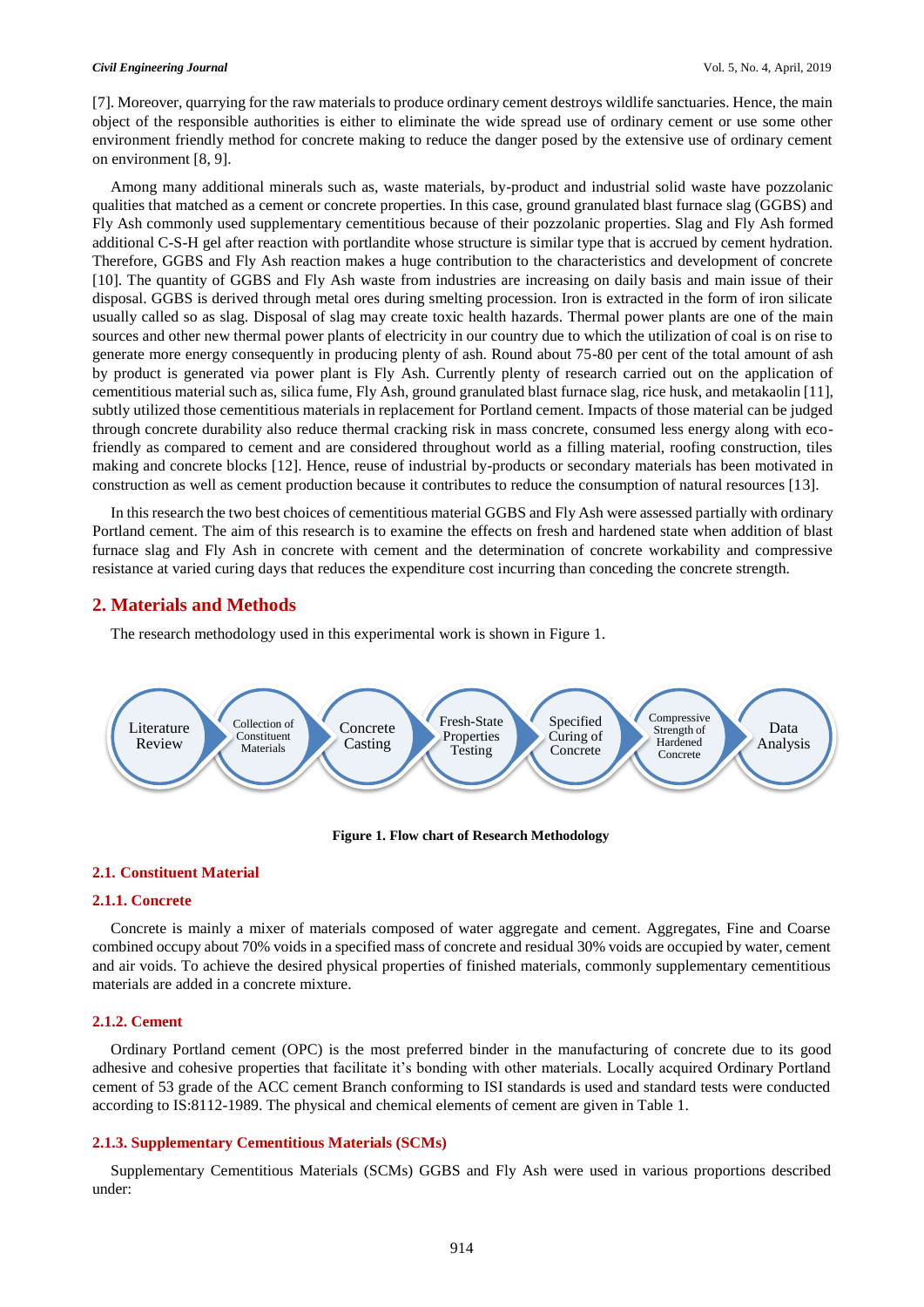#### **Ground granulated blast furnace slag (GGBS):**

GGBS is collected from Steel Mill Karachi. Blast furnace slag is a by-product left as a residual product after the burning of coke, limestone and ore of iron in a combination at 1500 C. Molten iron and molten slag are obtained after heating the mix [14, 15]. The low-density molten slag comes up on the surface and easily separated from rest of the mass. Afterwards it is cooled down by the action of water. The water pressure during the cooling process breaks down the slag into a size less than five millimeters. Blast furnace slag powder is then obtained by grinding the dried slag mass [16, 17]. The chemical and physical properties of BBFS are shown in Table 1.

GGBS is derived from pig iron manufacturing process. When the molten slag cools, it changes into a fine, granular, almost fully non-crystalline, glassy form known as granulated slag. It has latent hydraulic properties. The finely ground slag, when mixed with Portland cement (PC), gives very good binding properties [18]. It has same chemical properties as that of cement, but it is less reactive than Portland cement (PC). It hydrates on adding water just like the Portland cement and mostly in combination with Portland cement, typically in the range 60 to 40 percent GGBS, depending on the application. The blends can either be factory made or formed in the mixer by adding Portland cement and GGBS each from its own silo. Concrete containing GGBS/PC mix may be slow in reacting than pure PC concrete, but it has improved durability [18]. The chemical and physical properties of BBFS are shown in Table 1.

#### **Fly Ash:**

Fly Ash is the other choice. Locally available (Jamshoro, Pakistan) Class F Fly Ash was used. It was collected from Lakhra Power House, Jamshoro. It is obtained from coal power plants [19]. It creates serious environmental, disposal and health problems. Its grains are spherical in shape and are used in combination with ordinary cement to enhance the concrete workability. Also, it increases durability and strength of hardened concrete. The chemical and physical properties of Fly Ash are shown in Table 1.

| <b>Properties</b> | <b>Cement</b>            | <b>GGFBS</b> | <b>Fly Ash</b> |
|-------------------|--------------------------|--------------|----------------|
| Specific gravity  | 3.15                     | 2.79         | 2.43           |
| SO <sub>2</sub>   | 20.6                     | 34.4         | 63.5           |
| $Al_2O_3$         | 4.0                      | 9.0          | 11.1           |
| $fe_2O_3$         | 3.1                      | 2.58         | 5.2            |
| $\it CaO$         | 62.8                     | 44.8         | 14.7           |
| MgO               | 2.6                      | 4.43         | 1.98           |
| $SO_3$            | 3.1                      | 2.26         | 0.35           |
| Na <sub>2</sub> O |                          | 0.62         | 0.48           |
| $K_2$ O           | $\overline{\phantom{0}}$ | 0.5          | 0.4            |
| LOI               | 1.8                      | 1.32         | 2.1            |

**Table 1. Physical and Chemical Properties of OPC, GGBS and Fly Ash**

#### **2.1.4. Fine and Coarse Aggregates**

Locally available river sand which is free from organic impurities is used and conformed to grading zone 2 as per IS: 2386 (Part-I – 1963). Sand passing through sieve is 4.75 mm and retaining on IS sieve no. 150  $\mu$  is used in this study. Sieves are thoroughly cleaned before use.

The coarse aggregate used in the experiments have maximum size of 20 mm. IS 383:1970 was used to find out the proportion mix of coarse aggregate, with 60% 10 mm size and 40% 20 mm. The physical properties are shown in Table 2.

|  |  |  | Table 2. Physical properties of Fine aggregate and Coarse aggregate |
|--|--|--|---------------------------------------------------------------------|
|  |  |  |                                                                     |

| <b>Properties</b>     | Fine aggregate | Coarse aggregate |
|-----------------------|----------------|------------------|
| Specific gravity      | 2.65           | 2.80             |
| Water absorption      | 2%             | 1%               |
| Free surface moisture | 2%             | Nil              |

#### **2.1.5. Water**

Higher water content imparts higher workability to the concrete mix. When water is added to the concrete, hydration reaction occurs, and hardening of the paste starts, subsequently. Water should have a pH value in the range 6-8. Water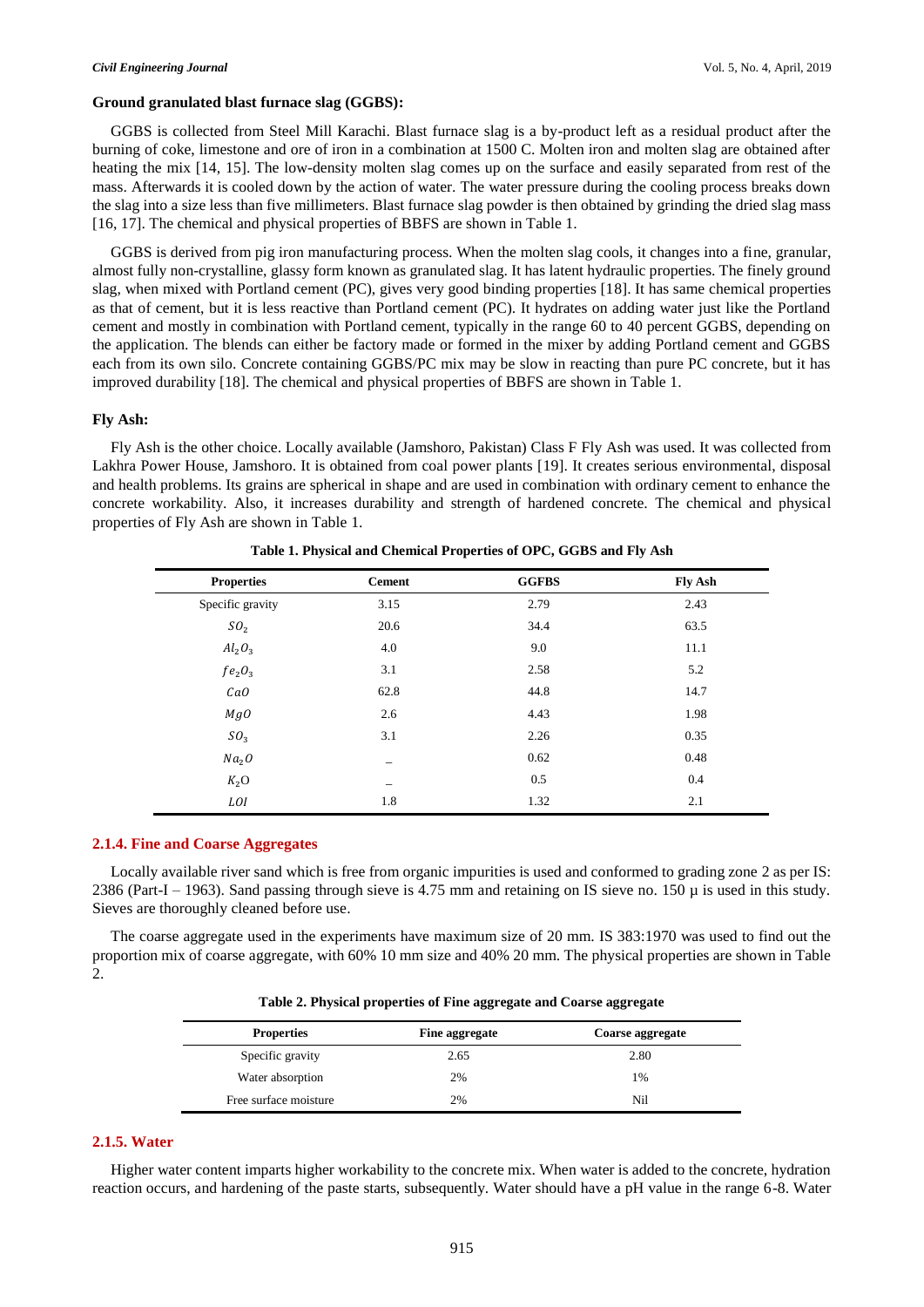should not contain salt in it if used for reinforced concrete, because it can cause the reinforcement steel material to corrode.

## **2.2. Experimental Investigation**

#### **2.2.1. Casting and Curing of Control Specimen**

At each mix three cubes of 15×15×15 cm in size were casted in a moulds on each partial per cent GGBS and Fly Ash as given in Table 3. Each caste specimens were kept in temperature  $25^{\circ}$ C for 24 Hours and 60 to 70% humidity maintained. After 24 hours period demolded and placed in water for curing. Cubes were investigated for further tests after curing for various ages of 3, 7, 14 and 28 days as shown in Figure 2.



**Figure 2. Compressive strength testing of samples**

#### **2.2.2. Mix Design Proportion**

This mix design procedure adopted in present work to obtain M-25 grade is in accordance with IS 10262:2009 & 456:2000. The weight of each components/ingredients and the mix design proportion is represented in Table 3.

| <b>Mix</b>        | <b>Binder Content</b> |              |                | Quantity of Each Component $(kg/m3)$ |              |                |                                  |                             |       |
|-------------------|-----------------------|--------------|----------------|--------------------------------------|--------------|----------------|----------------------------------|-----------------------------|-------|
| <b>Proportion</b> | <b>OPC</b>            | <b>GGBFS</b> | <b>Fly Ash</b> | <b>OPC</b>                           | <b>GGBFS</b> | <b>Fly Ash</b> | <b>Fine</b><br><b>Aggregates</b> | Coarse<br><b>Aggregates</b> | Water |
| SF <sub>0</sub>   | 100%                  | 0%           | 0%             | 435.41                               | $\mathbf{0}$ | $\overline{0}$ | 653.38                           | 1173.78                     | 191.5 |
| SF1               | 95%                   | 2%           | 3%             | 413.64                               | 8.71         | 13.06          | 653.38                           | 1173.78                     | 191.5 |
| SF <sub>2</sub>   | 95%                   | 2.5%         | 2.5%           | 413.64                               | 10.89        | 10.89          | 653.38                           | 1173.78                     | 191.5 |
| SF <sub>3</sub>   | 95%                   | 3%           | 2%             | 413.64                               | 13.06        | 8.71           | 653.38                           | 1173.78                     | 191.5 |
| SF4               | 85%                   | 5%           | 10%            | 370.10                               | 21.77        | 43.54          | 653.38                           | 1173.78                     | 191.5 |
| SF <sub>5</sub>   | 85%                   | 7.5%         | 7.5%           | 370.10                               | 32.66        | 32.66          | 653.38                           | 1173.78                     | 191.5 |
| SF <sub>6</sub>   | 85%                   | 10%          | 5%             | 370.10                               | 43.54        | 21.77          | 653.38                           | 1173.78                     | 191.5 |
| SF7               | 70%                   | 10%          | 20%            | 304.79                               | 43.54        | 87.08          | 653.38                           | 1173.78                     | 191.5 |
| SF <sub>8</sub>   | 70%                   | 15%          | 15%            | 304.79                               | 65.31        | 65.31          | 653.38                           | 1173.78                     | 191.5 |
| SF <sub>9</sub>   | 70%                   | 20%          | 10%            | 304.79                               | 87.08        | 43.54          | 653.38                           | 1173.78                     | 191.5 |

#### **Table 3. Mix Design Proportions**

## **2.3. Testing**

#### **2.3.1. Sieve Analysis**

It is process of evaluating the particles size distribution of fine and coarse aggregates. For sieve analysis, we go through different sieves as standardized by the IS: 2386 (Part 1)-1963 (80mm, 63mm, 50mm, 40mm, 31.5mm, 25mm, 20mm, 16mm, 12.5mm, 10mm, 6.3mm, 4.75 mm, 3.35mm, 2.36mm, 1.18mm, 600µm, 300µm, 150µm and75µm) by passing aggregates through them and thus collected different size particles left over on different sieves.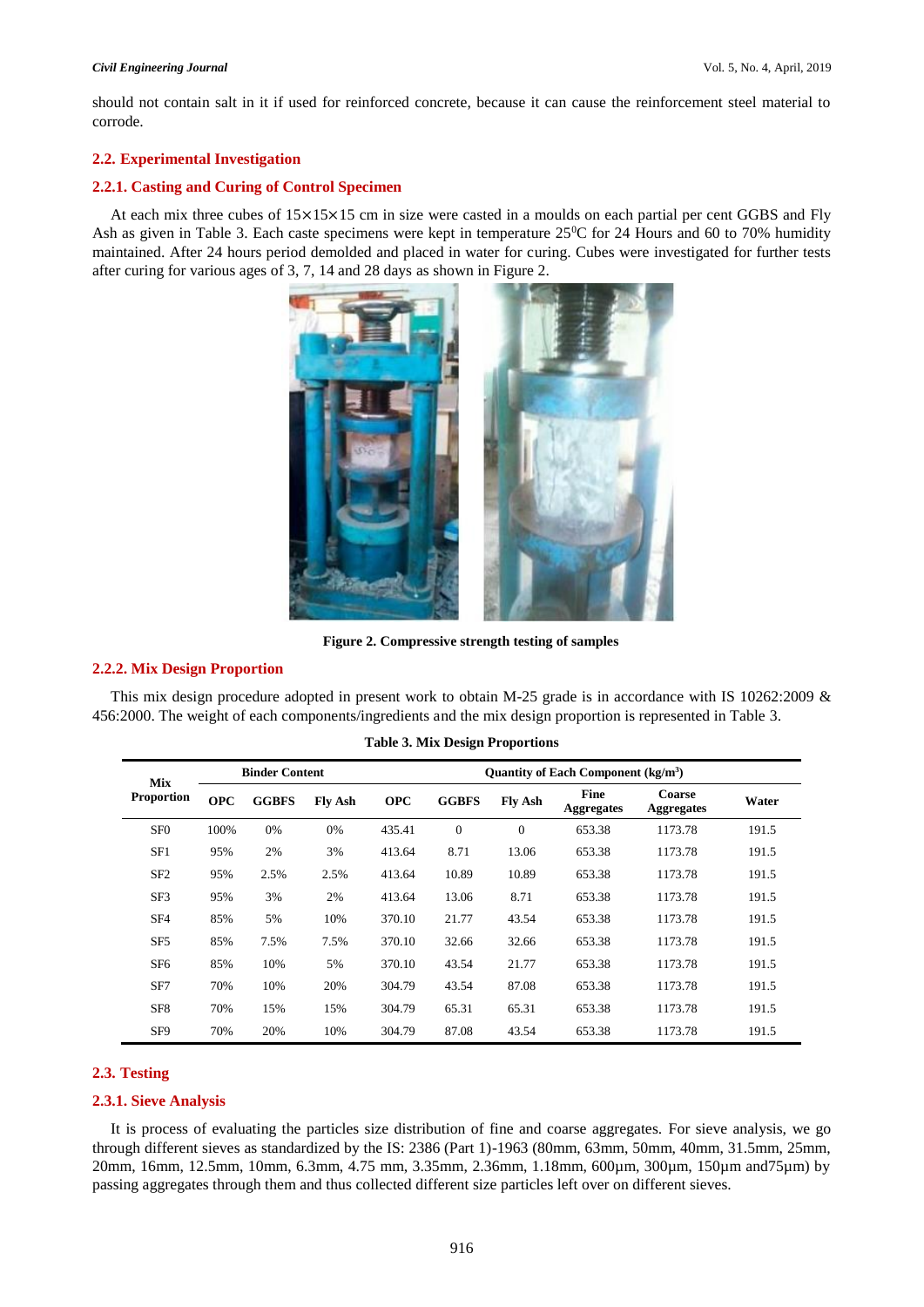#### **2.3.2. Workability**

Various tests of workability of concrete at construction sites such as slump, compaction factor and vee-bee were determined. The workability of concrete indicates the conditions through which the concrete is handled, transported and placed between the forms with minimum loss of homogeneity.

Slump test was assessed to determine the consistency of concrete mixture. The main function of slump is to indirectly utilized or testing of the correct amount of waste added in the medium paste. Furthermore, to justify slump test the compaction factor and Vee-bee tests were also determined.

## **2.3.3. Compressive Strength**

For this test, cubic moulds of 15cm x 15cm x 15cm size in grade 25 ratios were used. Compaction was achieved via table vibrator of the hand filled concrete cubes for the compaction. After 24 hours the specimens were demolded and subsequently placed water tank basin for different ages for curing. Number of three specimens was used to get the mean value of each partial percentage for compressive strength and test was operated on compression testing machine having load capacity 200 MT. The cubes were placed under water for curing after keeping molded for 24 hours. Compressive strength tests of the cubes were carried out after curing at 3,7,14 and 28 days, respectively in confirmation with I.S. 516- 1959.

## **3. Results and Discussion**

## **3.1. Workability**

#### **3.1.1. Slump**

The mixed fresh concrete workability was measured immediately after mixing of the concrete according to IS: 1199- 1959 and blended cement concrete specimens are given in Figure 3. It is clearly can be observed that the slump of OPC concrete specimen was 70 mm, whereas 100, 90 and 90 mm for specimens SF4, SF6 and SF7, which are higher than controlled one respectively. The specimens with more coal Fly Ash have better workability because of the spherical shape of coal Fly Ash particles. The spherical particles of Fly Ash caused to deplete the internal friction between the ingredients of concrete that likely influence a considerable fluidity of mix concrete. The SF1, SF2 and SF8 lose the workability collapse to lowest slump of 80, 85 and 75 mm. This may be attributed to the weight of slag affect the slump. According to Reddy et al. [20] had also got slump value increased by replacing cement with various percentage of GGBS and Fly Ash.



**Figure 3. Slump of different mix proportion of GGBS and Fly Ash**

## **3.1.2. Compaction Factor**

Compacting factor was assessed as per IS 456-2000**.** The Slump and compacting factor investigation are usually adopted test for fresh concrete. The degree of workability of concrete depends on the value of test results obtained from slump and compacting factor as shown in Figure 4. The compaction factor degree measured by the density ratio and all mixed ratio indicated well in medium state except one SF4 mix state showed high in compaction factor ratio.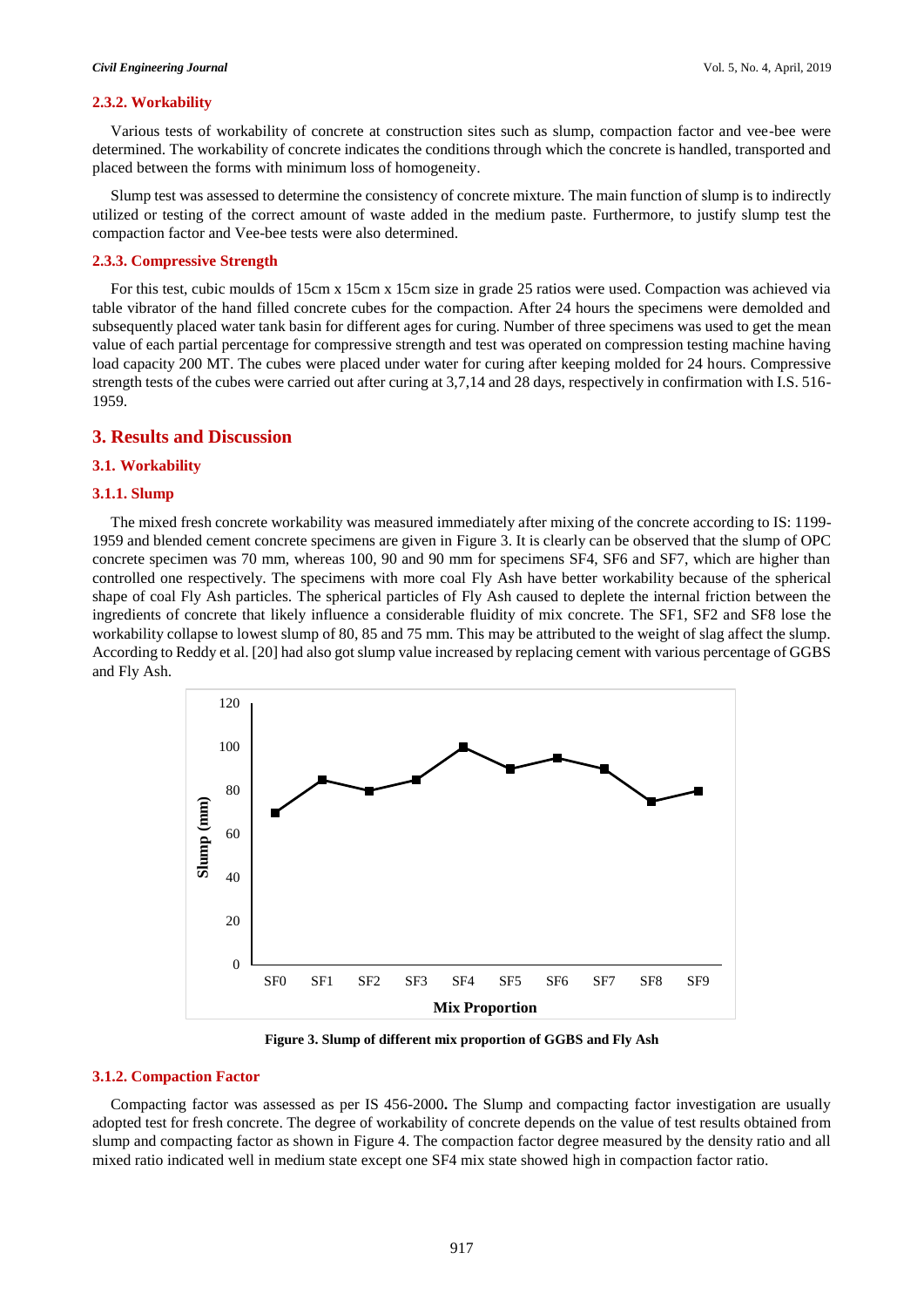

**Figure 4. Compaction Factor of Different Mix Proportion of GGBS and Fly Ash**

#### **3.1.3. Vee-Bee**

Vee-bee main objective is to find out the workability of the fresh mixed concrete as shown in Figure 5. Vee-bee was conducted according to IS: 119-1959 which gives intimation about the mobility and the compatibility aspect of freshly mixed concrete. The measurement of Vee-Bee holds the relative efforts to change the mass of concrete from definite shape to the other. The amount of measurement time defines its remolding effort and the required time to complete the remoulding is measured through the workability and expressed in the Vee-Bee seconds. It clearly indicated the time taken in seconds when addition of GGBS & Fly Ash percent increases.



**Figure 5. Vee-bee of different mix proportion of GGBS and Fly Ash**

### **3.2. Compressive Strength**

The compressive strength of GGBS and Fly Ash were determined at 3, 7, 14, and 28 days. Figure 6 shows the compressive strength results obtained by the addition of varied partial percentage of GGBS and Fly Ash on 5%, 15% and 30%. The results showed increased of the strength with time coherently with all partial percentage in comparison to the controlled one. This is because mainly two reasons behind the strength development of GGBS and Fly Ash. First and foremost, reason is the higher percentage of slag content, which trigger higher strength and secondly is the gel formation which increases with curing time and results in higher strength [21, 22]. Depending on the variables of GGBS and Fly Ash properties on source their performance with high volume of mixes utilizing varied material sources may vary accordingly. In comparison, GGBS likely be more consistent in chemical composition and physical characteristics [23]. Therefore, GGBS tend to cater more gradually uniform results. Whereas, Fly Ash chemical and physical characteristics depends on the source availability and performance of high-volume Fly Ash may vary accordingly [22].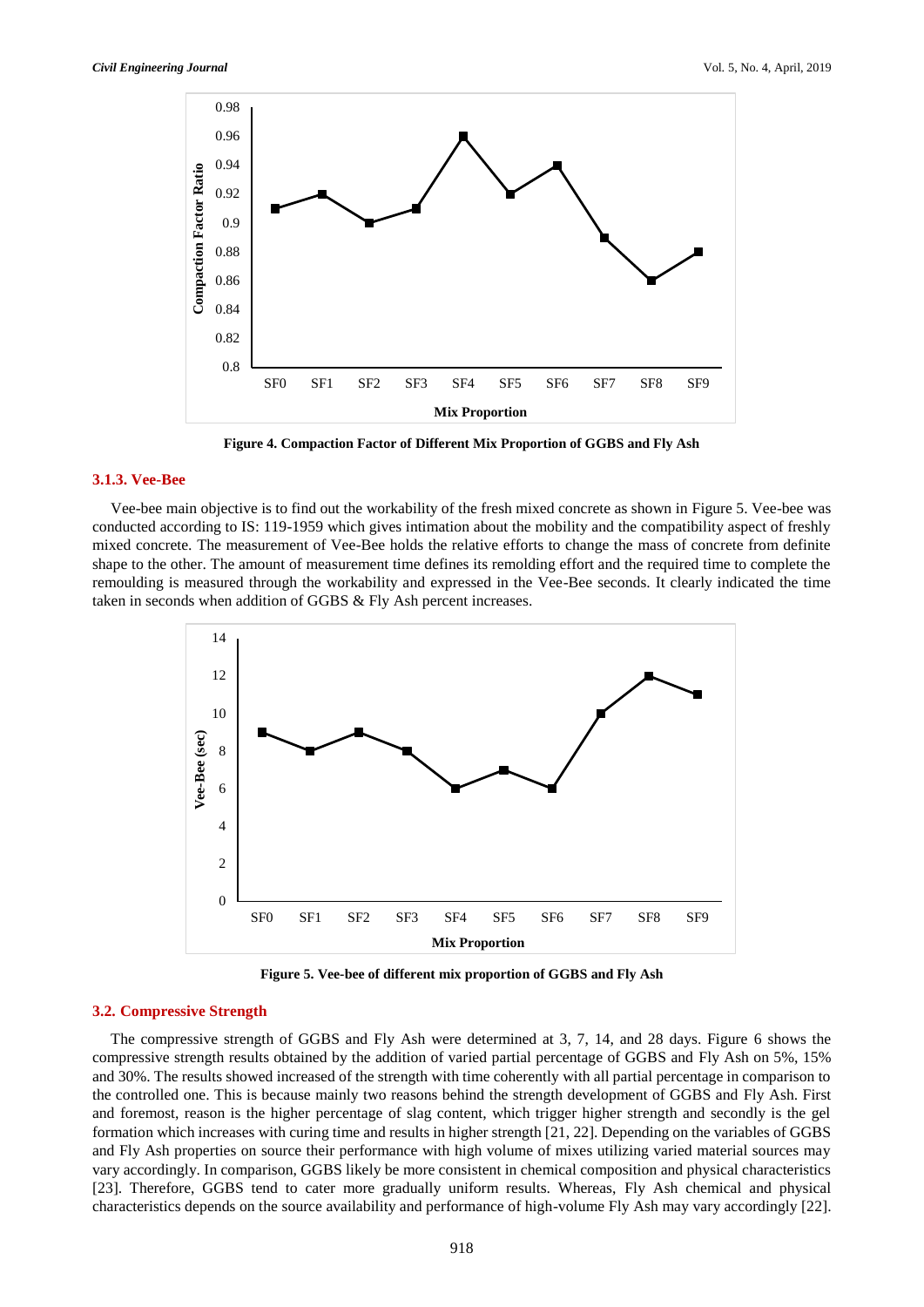#### *Civil Engineering Journal* Vol. 5, No. 4, April, 2019

In contrast, ground granulated blast furnace slag GGBS tends to be more uniformed in chemical and physical characteristics [21] therefore, tend to give more likely consistent results.

The compressive strength has clearly shown improvement as the curing days gradually increased from SF1 to SF9 than the control one (OPC) as shown in Table 4. Furthermore, SF9 achieved 26.30% more compressive strength than the control one as well as the targeted strength on 25 grade concrete being 31 MPA as clearly shown in Figure 6. The targeted compressive strength readily crossed by SF7, SF8 and SF9. These results are in line with Prince et al. [24] who achieved 39 MPa at 30% replacement of Copper slag and 20% Fly Ash with M40 grade. Therefore, it can be said that 30% is optimal percentage on which safely achieved the desired hardened of concrete and reduce the cost of cement and recycling of unwanted waste.

|                       | <b>Compressive Strength (MPA)</b> |        |         |         |  |  |  |
|-----------------------|-----------------------------------|--------|---------|---------|--|--|--|
| <b>Mix Proportion</b> | 3 days                            | 7 days | 14 days | 28 days |  |  |  |
| SF <sub>0</sub>       | 14.12                             | 16.87  | 21.45   | 24.65   |  |  |  |
| SF1                   | 15.07                             | 17.23  | 22.11   | 25.93   |  |  |  |
| SF <sub>2</sub>       | 16.23                             | 18.14  | 23.46   | 27.05   |  |  |  |
| SF <sub>3</sub>       | 16.98                             | 19.32  | 24.33   | 28.12   |  |  |  |
| SF <sub>4</sub>       | 16.21                             | 20.22  | 25.37   | 28.96   |  |  |  |
| SF <sub>5</sub>       | 17.02                             | 20.93  | 26.14   | 29.14   |  |  |  |
| SF <sub>6</sub>       | 18.17                             | 21.56  | 27.46   | 30.56   |  |  |  |
| SF7                   | 20.31                             | 22.65  | 25.44   | 31.07   |  |  |  |
| SF <sub>8</sub>       | 21.45                             | 22.17  | 26.13   | 32.22   |  |  |  |
| SF9                   | 21.97                             | 23.43  | 26.78   | 33.45   |  |  |  |

**Table 4. Average Compressive Strength**



**Figure 6. Compressive Strength on Different Ages with Mix Proportion**

## **4. Conclusions**

The following observations and conclusions were drawn based on the results obtained from the investigation of Ground Granulated Blast Furnace Slag (GGBS) and Fly Ash as a partial replacement of cement in concrete.

- The workability of concrete tends to increase initially with increasing replacement percentage up to an optimum limit, but then decreases partially.
- GGBS and Fly Ash content increases the workability reduces at the same water containing and w/c.
- The optimum workability was observed at replacement percentage of 15% as compared to control one that achieved 30%.
- The concrete specimens with 30% replacement of cement with GGBS and Fly Ash SF9 obtained the highest compressive strength 33.45 MPA than the control one SF0.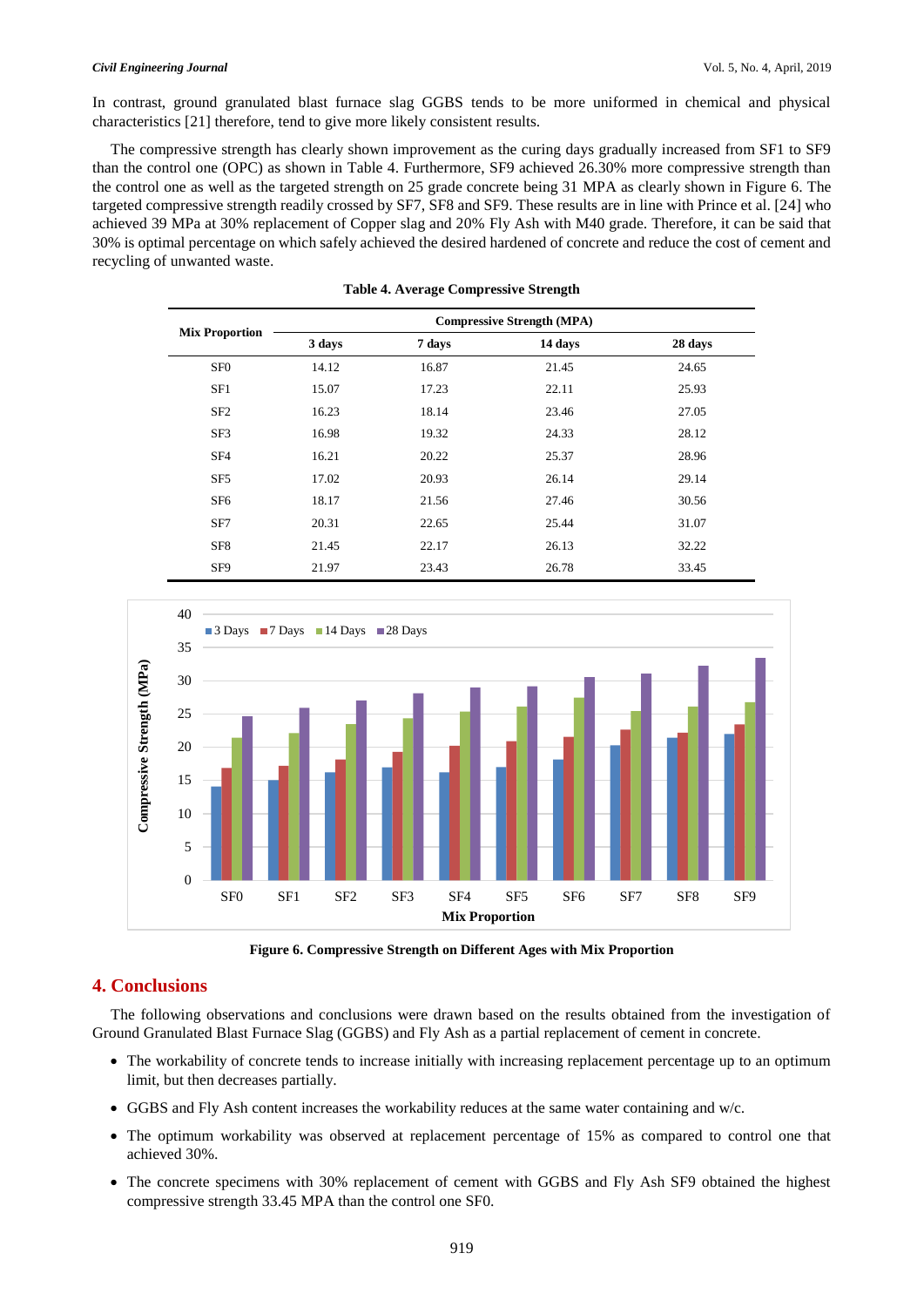• The partial replacement of cement with GGBS and Fly Ash in concrete gradually increases the compressive strength as percentage of replacement raised.

## **5. Acknowledgements**

The authors would like to acknowledge and appreciate the support received through the experimental work from department of Civil Engineering, Shaheed Zulfiqar Ali Bhutto Campus, Mehran University of Engineering and Technology, Khairpur Mirs', Sindh, Pakistan.

## **6. Conflicts of Interest**

The authors declare no conflict of interest.

## **7. References**

- [1] Jhatial, Ashfaque Ahmed, Samiullah Sohu, Nadeem-ul-Karim Bhatti, Muhammad Tahir Lakhiar, Raja Oad, et al. "Effect of Steel Fibres on the Compressive and Flexural Strength of Concrete." International Journal of ADVANCED AND APPLIED SCIENCES 5, no. 10 (October 2018): 16–21. doi:10.21833/ijaas.2018.10.003.
- [2] Sandhu, A.R., Lakhiar, M.T., Jhatial, A.A., Karira, H. and Jamali, Q.B. "Effect of River Indus Sand and Recycled Concrete Aggregates as Fine and Coarse Replacement on Properties of Concrete", Engineering, Technology & Applied Science Research vol. 9, no. 1, (2019), 3832 – 3835.
- [3] Kajaste, Raili, and Markku Hurme. "Cement Industry Greenhouse Gas Emissions Management Options and Abatement Cost." Journal of Cleaner Production 112 (January 2016): 4041–4052. doi:10.1016/j.jclepro.2015.07.055.
- [4] O'Rourke, Brian, Ciaran McNally, and Mark G. Richardson. "Development of Calcium sulfate–ggbs–Portland Cement Binders." Construction and Building Materials 23, no. 1 (January 2009): 340–346. doi:10.1016/j.conbuildmat.2007.11.016.
- [5] Ogbeide, S. O. "Developing an Optimization Model for CO2 Reduction in Cement Production Process." Journal of Engineering Science and Technology Review 3, no. 1 (June 2010): 85–88. doi:10.25103/jestr.031.15.
- [6] McLaren, Robert J., and A. M. DiGioia. "The typical engineering properties of fly ash." In Geotechnical Practice for Waste Disposal'87, pp. 683-697. ASCE, 1987.
- [7] Davidovits, Joseph. "Properties of geopolymer cements." In First international conference on alkaline cements and concretes, vol. 1, pp. 131-149. Scientific Research Institute on Binders and Materials Kiev, Ukraine, (1994): 131-149.
- [8] Habert, G., J.B. d' Espinose de Lacaillerie, and N. Roussel. "An Environmental Evaluation of Geopolymer Based Concrete Production: Reviewing Current Research Trends." Journal of Cleaner Production 19, no. 11 (July 2011): 1229–1238. doi:10.1016/j.jclepro.2011.03.012.
- [9] Yang, Keun-Hyeok, Jin-Kyu Song, and Keum-Il Song. "Assessment of CO2 Reduction of Alkali-Activated Concrete." Journal of Cleaner Production 39 (January 2013): 265–272. doi:10.1016/j.jclepro.2012.08.001.
- [10] Yang, Keun-Hyeok, Yeon-Back Jung, Myung-Sug Cho, and Sung-Ho Tae. "Effect of Supplementary Cementitious Materials on Reduction of CO2 Emissions from Concrete." Journal of Cleaner Production 103 (September 2015): 774–783. doi:10.1016/j.jclepro.2014.03.018.
- [11] Pitroda, Jayeshkumar, L. B. Zala, and F. S. Umrigar. "Experimental Investigations on Partial Replacement of Cement with Fly ash in design mix concrete." International Journal of Advanced Engineering Technology, IJAET 3, no. 4 (2012): 126-129.
- [12] Berndt, M.L. "Properties of Sustainable Concrete Containing Fly Ash, Slag and Recycled Concrete Aggregate." Construction and Building Materials 23, no. 7 (July 2009): 2606–2613. doi:10.1016/j.conbuildmat.2009.02.011.
- [13] Han, Fanghui, Xuejiang He, Zengqi Zhang, and Juanhong Liu. "Hydration Heat of Slag or Fly Ash in the Composite Binder at Different Temperatures." Thermochimica Acta 655 (September 2017): 202–210. doi:10.1016/j.tca.2017.07.002.
- [14] Sun, Zhihui, and Coty Young. "Bleeding of SCC Pastes with Fly Ash and GGBFS Replacement." Journal of Sustainable Cement-Based Materials 3, no. 3–4 (January 6, 2014): 220–229. doi:10.1080/21650373.2013.876373.
- [15] Wang, Shao-Dong, and Anthony S. Read. "Slag Blended Cement and Concrete." HKIE Transactions 3, no. 1 (January 1996): 27–34. doi:10.1080/1023697x.1996.10667693.
- [16] Kumar, Sanjay, Rakesh Kumar, A. Bandopadhyay, T.C. Alex, B. Ravi Kumar, S.K. Das, and S.P. Mehrotra. "Mechanical Activation of Granulated Blast Furnace Slag and Its Effect on the Properties and Structure of Portland Slag Cement." Cement and Concrete Composites 30, no. 8 (September 2008): 679–685. doi:10.1016/j.cemconcomp.2008.05.005.
- [17] Bellmann, F., and J. Stark. "Activation of Blast Furnace Slag by a New Method." Cement and Concrete Research 39, no. 8 (August 2009): 644–650. doi:10.1016/j.cemconres.2009.05.012.